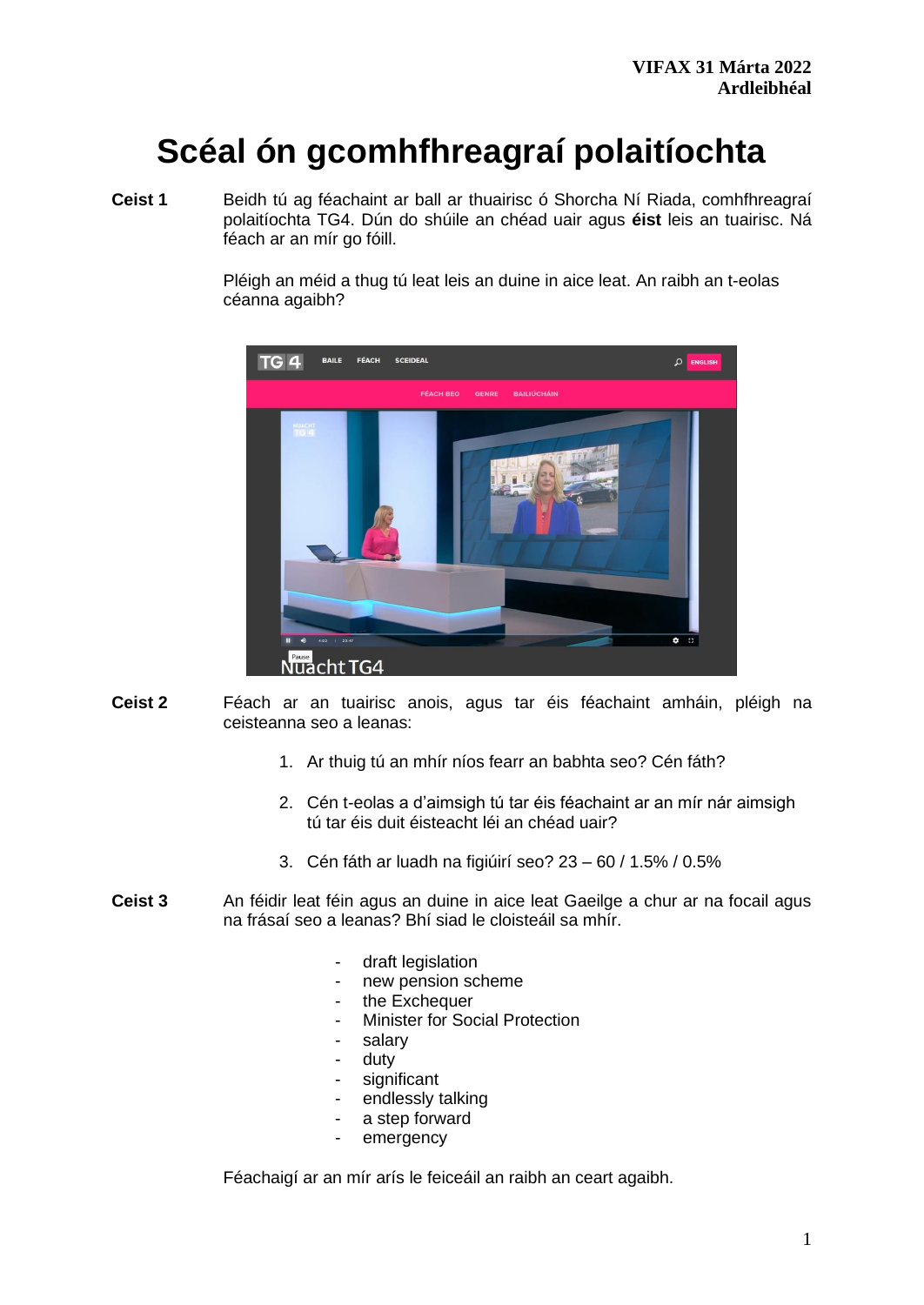**Ceist 4** '… scéim nua pinsin…'

Féach ar an dá shampla seo a leanas:

scéim pinsin

**ACH** 

aois p**h**insin

- 1. Tá na hainmfhocail 'aois' agus 'scéim' baininscneach. Cén fáth nach bhfuil séimhiú ar an bhfocal 'pinsin' tar éis 'scéim'?
- 2. An féidir leat a rá cén fáth nach bhfuil séimhiú ar na samplaí ar chlé?

| scoil samhraidh      | vs  | scoil gheimhridh            |
|----------------------|-----|-----------------------------|
| saotharlann foghlama | VS. | saotharlann phaiteolaíochta |
| barraíocht bainne    | vs  | deoir bhainne               |
| sraith céimeanna     | vs  | sraith bhleachtaireachta    |

#### **Ceist 5** '… a Shorcha…'

- 1. Cén ghné den ghramadach atá i gceist sa sampla thuas?
- 2. Conas a dhéanfá cur síos ar na rialacha a bhaineann leis an ngné úd?
- **Ceist 6** Is féidir an cheist thíos a phlé leis an duine in aice leat:

Dá mbuafá an lató agus dá mbeifeá in ann éirí as an obair agus tú daichead bliain d'aois, cad a dhéanfá? Ná déan dearmad den mhodh coinníollach agus tú ag caint. Mar shampla:

Cheannóinn… Rachainn… Stadfainn… D'éireoinn as… D'íosfainn D'ólfainn

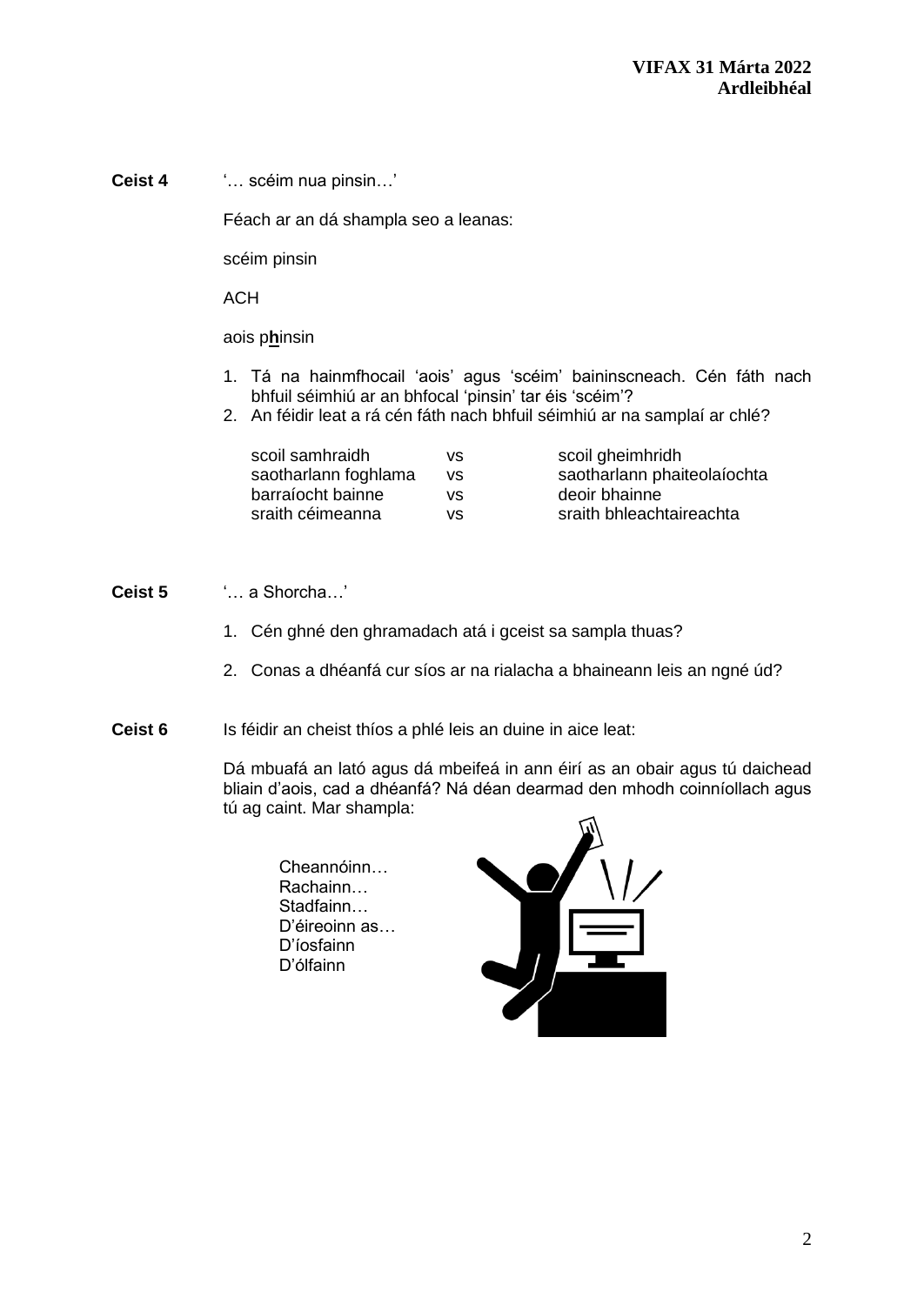## **Treoracha agus Freagraí**

#### **Ceist 1**

Iarr ar na foghlaimeoirí éisteacht leis an mír uair amháin agus ansin plé a dhéanamh uirthi.

# **Ceist 2**

Iarr orthu féachaint ar an mír anise agus plé a dhéanamh uirthi.

# **Ceist 3**

draft legislation – *dréacht-reachtaíocht*  new pension scheme – *scéim nua pinsin* the Exchequer – *an Státchiste* Minister for Social Protection – *an tAire Coimirce Sóisialaí* salary – *tuarastal*  duty – *dualgas* significant – *suntasach*  endlessly talking – *de shíor ag caint*  a step forward – *céim chun cinn*  emergency – *géarchéim* 

## **Ceist 4**

Má théann tú go dtí leathanach 175 den Chaighdeán Oifigiúil, feicfidh tú go bhfuil a lán rialacha ann a bhaineann le séimhiú ar ainmfhocal tar éis ainmfhocal baininscneach. Ní bhaineann na samplaí thíos ach le cuid de na rialacha sin.

Má tá ainmfhocal sa ghinideach tar éis ainmfhocal baininscneach uatha, cuirtear séimhiú ar an ainmfhocail sin de ghnáth (ach tá go leor eisceachtaí ann). Mar shampla: páirc pheile.

- 1. Baineann an focal 'scéim' le grúpa focal nach séimhítear na hainmfhocail ina ndiaidh. Seo iad na focail sin: *aicme, comhairle, corparáid, cuideachta, earnáil, feidhmeannacht, foireann, gníomhaireacht, institiúid, oifig, rannóg, roinn, scéim, seirbhís*.
- 2. Féach

**scoil samhraidh vs scoil gheimhridh** *Ní shéimhítear an dara hainmfhocal má chríochnaíonn an chéad ainmfhocal ar d, n, t, l nó s agus más dar tús d, t nó s an dara hainmfhocal.*

**saotharlann foghlama vs saotharlann phaiteolaíochta**  *Ní shéimhítear an dara hainmfhocal más focal dar tús f an dara hainmfhocal.*

**barraíocht bainne vs deoir bhainne** *Má tá brí cainníochta ag an gcéad ainmfhocal, ní shéimhítear an dara hainmfhocal.*

#### **sraith céimeanna vs sraith bhleachtaireachta**

*Más sa tuiseal ginideach iolra atá an dara hainmfhocal, ní shéimhítear é.* 

## **Ceist 5**

An tuiseal gairmeach.

 $\checkmark$  a + séimhiú a chuirtear roimh ainm duine = a Mháire, a Sheáin, a Phádraig, a Shiobhán

 $\checkmark$  má chríochnaíonn an t-ainm fireann le consan caol, caolaítear é = a Chiaráin, a Choilm **Ceist 6**

Is féidir gach beirt a chur le chéile chun na ceisteanna a phlé.